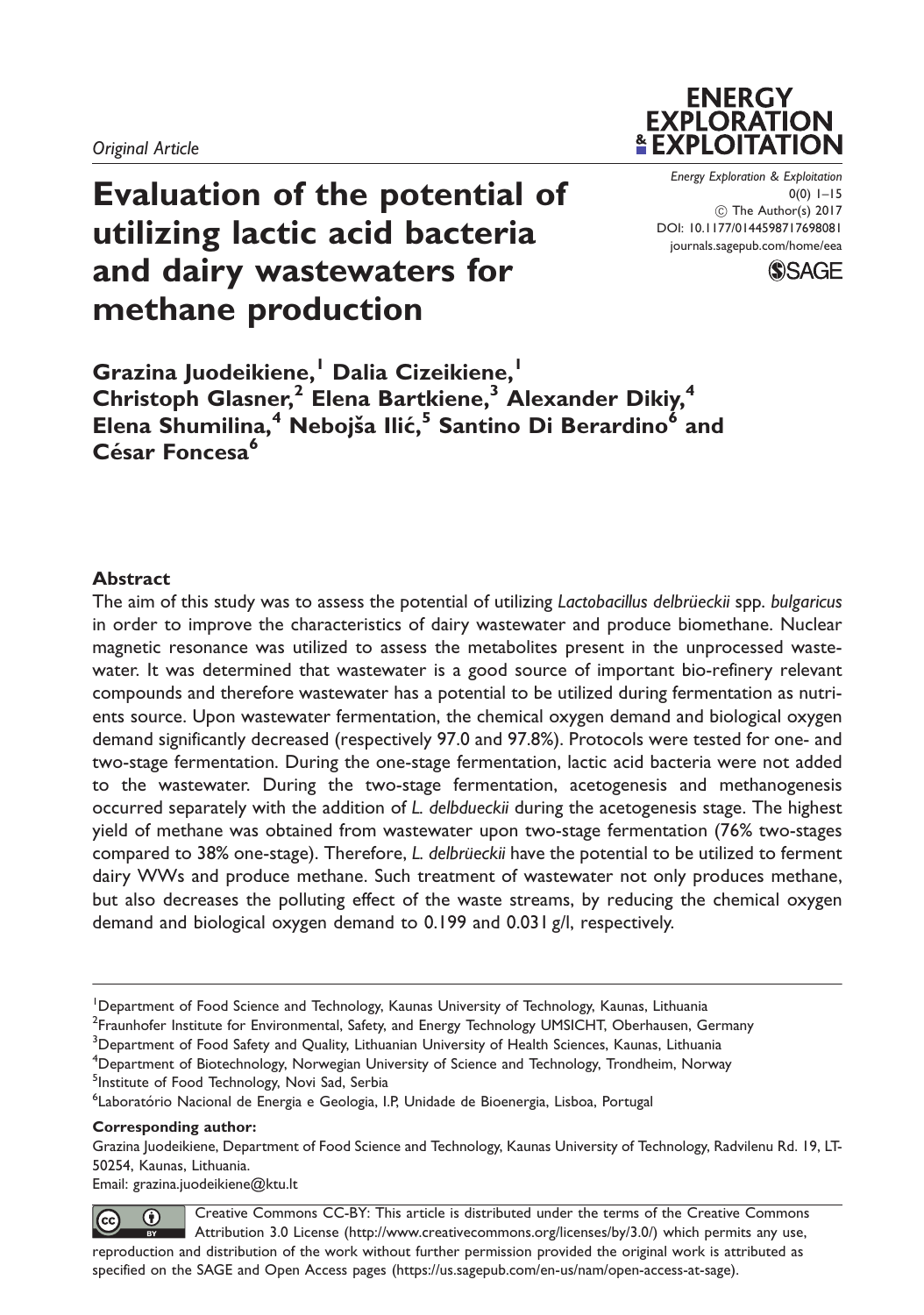#### Keywords

Bio-methane, dairy wastewater, Lactobacillus delbrüeckii spp. bulgaricus, dairy industry sustainability, nuclear magnetic resonance, biological oxygen demand, chemical oxygen demand

# Introduction

The concept of renewable energy and waste recycling has recently received a lot of attention (Demirel et al., 2005). The food sector, especially dairy industry, has one of the highest consumptions of water and is one of the biggest producers of effluent (Britz et al., 2006; Ramjeawon, 2000). Dairy wastewater (WW) is generated in the milk-processing unit, mostly during pasteurization, homogenization of fluid milk and the production of dairy products such as butter, cheese, milk powder, etc. Most of the milk processing units utilize a ''clean in place'' (CIP) system, which pumps cleaning solutions through all of the equipment in this order: water rinse; caustic solution (sodium hydroxide) wash, water rinse, acid solution (phosphoric or nitric acid) wash, water rinse and sodium hypo-chlorite disinfectant. Hence, the resulting WW can contain detergents, sanitizers, basics, salts and organic matter, depending upon the source (Belyea et al., 1990; Thompson and George, 1998). Large amounts of water are used to clean dairy processing plants and, if not handled properly, are huge pollutants (Demirel et al., 2005). The dairy industry utilizes different methods to treat dairy WW (Sharma, 2014). One of the most commonly used methods is biological treatment, i.e. aerobic or anaerobic fermentation (Gavala et al., 1999; Monroy et al., 1995; Panesar et al., 2007; Passeggi et al., 2009; Rivas et al., 2011; Vidal et al., 2000). This method has a relatively low cost, is easily implemented and offers the possibility of selling or using the obtained treated products. Among all biological treatment methods used, methanogenesis or anaerobic digestion (AD) is the most popular. Anaerobic digestion is the biological process in which organic material of a substrate is degraded by microorganisms in the absence of oxygen (Gendebien et al., 2010; Rodriguez, 2011). Such process is widely used to treat industrial and farm wastes because it produces biogas with a high percentage of methane that can be used as energy source (Silva and Naik, 2004). In order to increase the agro-food industry sustainability, it is of high importance to improve AD protocols in order to obtain a higher content of biogas and to reduce the pollution of industrial wastes.

Anaerobic digestion occurs in four separate phases: hydrolysis, acidogenesis, acetogenesis and methanogenesis. For a long time, the one-stage AD was the preferred method for treatment of various WW. In the one-stage AD method, all the reactions of hydrolysis, acidogenesis, acetogenesis and methanogenesis take place in the same reactor (Demirel et al., 2005). However, this kind of system is ineffective when treating wastes with high organic load rate and/or highly biodegradable content is used. Separating the AD into two stages has the potential to increase the yield of methane. Lactic acid bacteria (LAB) take part in the hydrolysis, acidogenesis and acetogenesis reactions. These bacteria produce substances, such as acids, fatty acids, carbon dioxide and peptides (Cintas et al., 2001), which are involved in methanogenesis and has the potential to increase biomethane production. Lactobacillus delbrueckii spp. bulgaricus is widely used to produce cheese, yogurt curd cheese and other products and thus is suitable to grow in dairy media (Kafsi et al., 2014). In this article, Lactobacillus delbrueckii spp. bulgaricus was utilized for the first time to increase the methane production and decrease pollution out of dairy WW.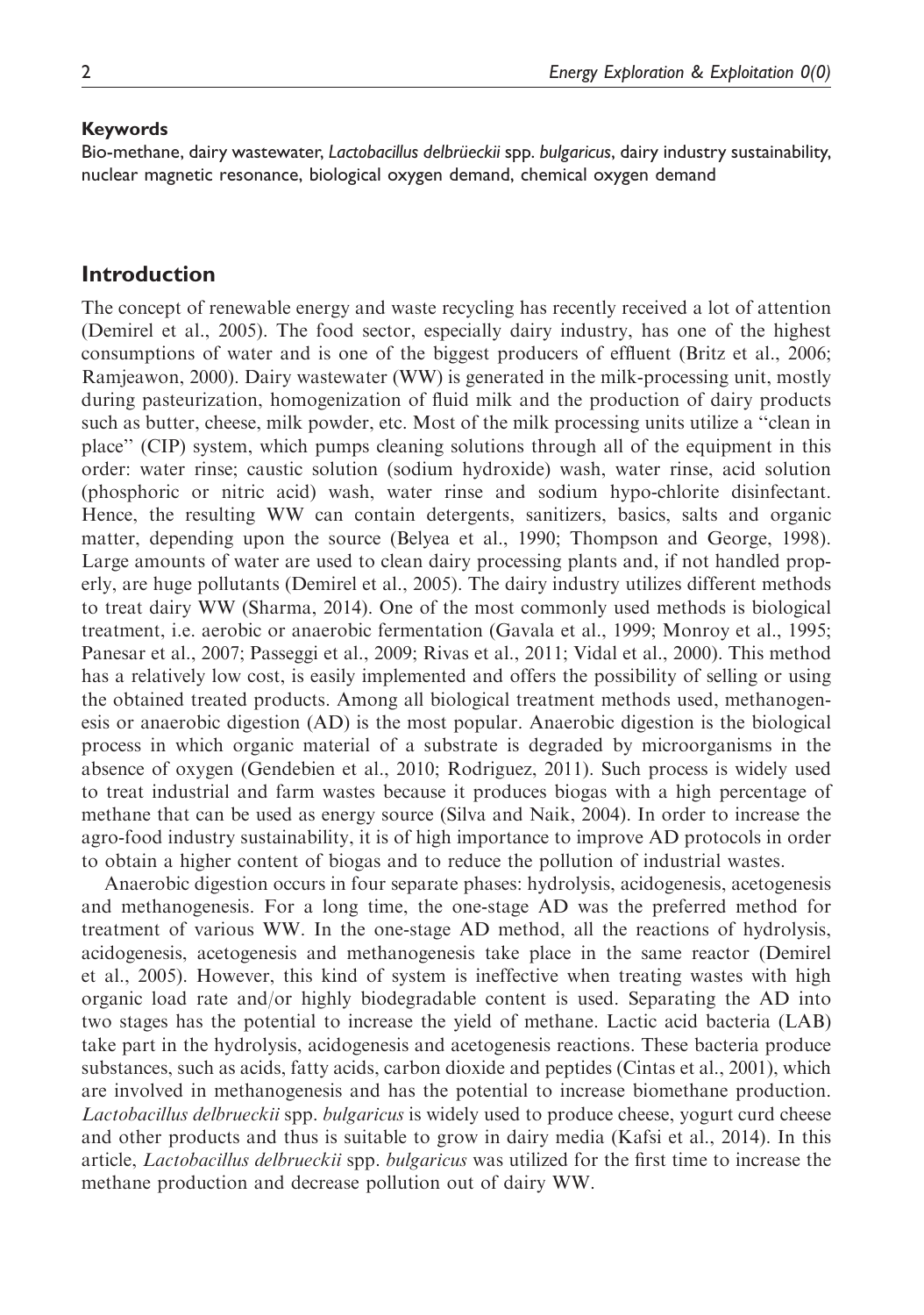# Materials and methods

# Dairy WW samples

Dairy residues samples including ''clean-in-place'' (CIP) water from washing machines used in milk production and WW was obtained from a Lithuanian dairy company (WW1 sample) and from the Institute for Food Technology Novi Sad (Serbia) (WW2, WW3 and WW4 samples).

## Nuclear magnetic resonance (NMR) metabolic profiling of the dairy WW samples

Samples WW3 and WW4 were analysed by NMR. In all,  $900 \mu L$  of the sample were mixed with  $100 \mu L$  of 1 mM 3-(trimethylsilyl)-propionic-2,2,3,3-d4 acid sodium salt (TSP) in 20 mM phosphate buffer, pH 7.0 in an eppendorf tube and centrifuged at  $20,000 g$  for 5 min. In all,  $600 \mu L$  of the centrifuged sample were transferred in a standard 5 mm NMR tube. 1D <sup>1</sup>H, 2D <sup>1</sup>H-<sup>1</sup>H TOCSY, <sup>1</sup>H-<sup>13</sup>C HSQC and <sup>1</sup>H-<sup>13</sup>C HMBC NMR spectra were acquired at 300 K with a Bruker Avance 600-MHz spectrometer equipped with 5-mm z-gradient TXI (H/C/N) cryoprobe. All the mentioned above NMR experiments were acquired using the standard Bruker pulse sequences noesygppr1d; mlevgpphprzf; hsqcetgpprsisp2.2 and hmbcgplpndprqf, correspondingly and using standard settings. Each acquired spectrum was processed with the TopSpin 3.2 (Bruker, Germany) software. NMR assignment was performed using registered experiments and the available NMR databases (BMRB, HMDB). The spectra were calibrated against an external standard, assigning a chemical shift of 0 ppm to the TSP signal both in  ${}^{1}H$  and  ${}^{13}C$  dimensions. The ERETIC2 (Electronic Reference To access In-vivo Concentrations, Bruker) quantification tool was used for metabolites quantification. The amount of lactose in each analysed sample was calibrated to 100% and the relative content of WW metabolites was calculated.

# The determination of chemical composition of the WW

Soluble dry matter was assessed using the refractometric method described by Hoehn et al. (2003). In order to measure the total dry matter, 5 g of sample were dried at  $102 \pm 2^{\circ}$ C until the weight of the sample became constant. To improve the surface of evaporation, 5 g of quartz sand was added to the samples. The protein content was measured by the Kjeldahl method as described by ''Association of Official Analytical Chemist's methods'' (AOAC, 2000a). Fat content was estimated as described by the American Association of Cereal Chemists (AACC, 2000b) (Method 30-12 A). Direct reducing sugars and total carbohydrates were measured according to the AACC methods (Method 80-68) (AACC, 2000b). For the pH measurements, a pH metre (PP-15, Sartorius, Gottingen, Germany) was used.

# Microorganisms for WW treatment

LAB Lactobacillus sakei KTU05-6, Pediococcus acidilactici KTU05-7, three Pediococcus pentosaceus strains (KTU05-8, KTU05-9, KTU05-10) and Lactobacillus delbrueckii subsp. bulgaricus were used for dairy WW treatment. The LAB were stored at  $-70^{\circ}$ C in 25% glycerol solution. LAB were refreshed and propagated in a de Man, Rogosa and Sharpe (MRS) broth (CM 0359, Oxoid Ltd, Hampshire, UK) for 24 h at  $35^{\circ}$ C (for *Pediococcus* genera and *Lactobacillus sakei*) and  $42^{\circ}$ C (for *L. delbrueckii* subsp. *bulgaricus*).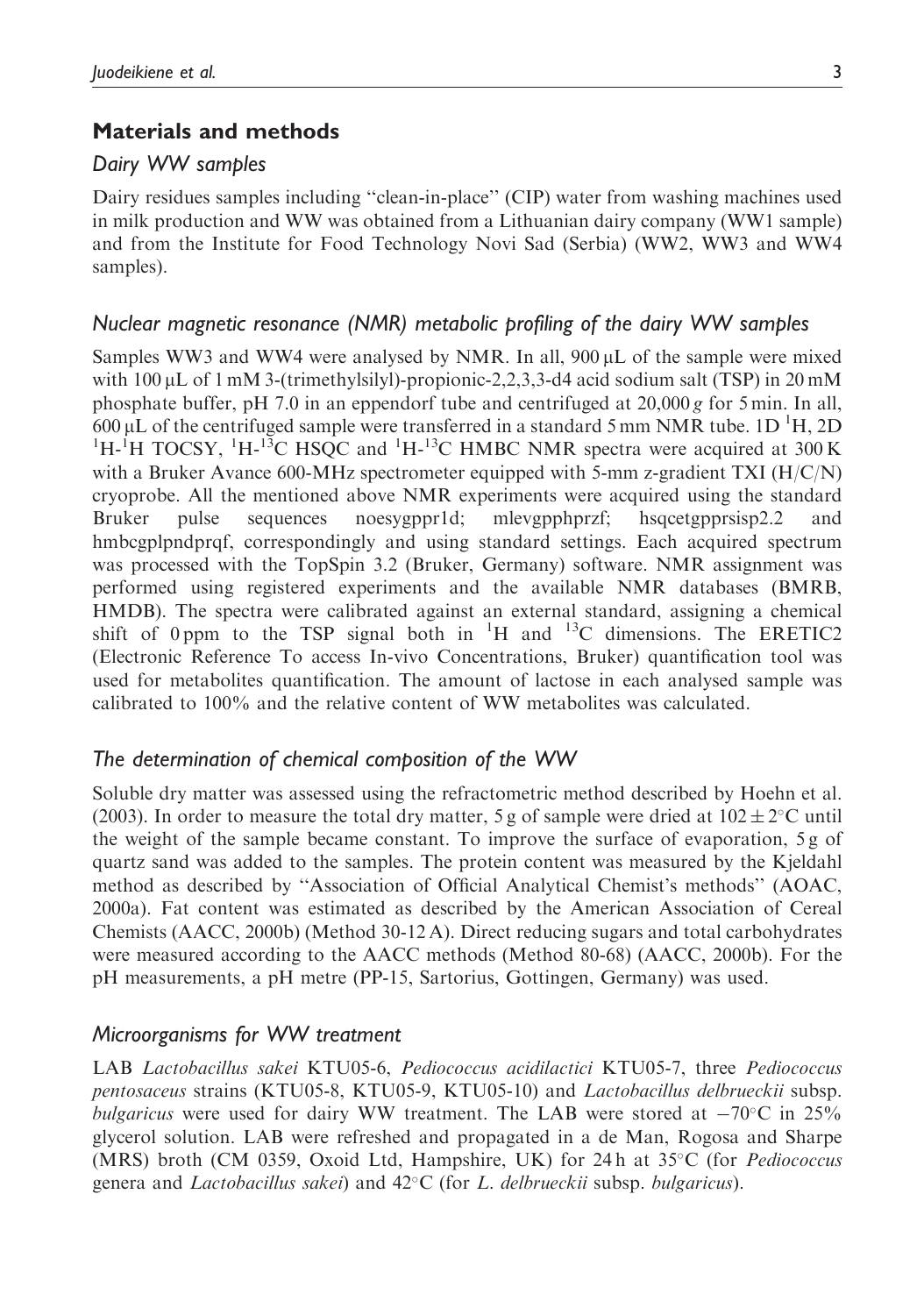# Sludge

Anaerobic sludge was obtained from a Lithuanian food manufacturing company and was used for biogas production.

# Determination of volatile acidity

In order to determine which LAB strain to use, the amount of volatile acid compounds produce by the different strains was first tested. In all, 25 ml of the fermented WW2 sample for 42 h under optimal temperature was distilled using a Behr S4 Distillation unit (Lab Unlimited UK, Behr, Frimley, UK). Sample preparation for distillation was carried out with the following procedure: 25 ml of sample was poured into the distillation flask, 50 ml of distilled water and 3 ml of 5% sulphuric acid was added. Then the whole flask was placed into the distillation unit and an appropriate distillation program (80% power, 540 s duration) was started. When the accumulated distillate reached 150 ml, the distillation was stopped. The distillate was titrated with 0.1 M NaOH solution using  $3-4$  drops of  $1\%$ phenolphthalein indicator, until the solution turned pink and the colour did not disappear for at least 1 min. The content of 0.1 M NaOH solution used for titration was recalculated to the content of 1 M NaOH required to neutralize volatile acid compounds (mainly acetic acid) in a 100 ml sample. Fatty acids were determined by gas chromatography with flame ionization detector before and after WW fermentation using by L. delbrueckii subsp. bulgaricus. Gas chromatography analyses were performed on a model HRGC 5300 Mega Series, Carlo Erba (Milano, Italy) equipped with a split/splitless capillary injector and a flame ionization detector. Analytical separation was achieved on an RT-2560 capillary column  $(100 \text{ m} \times 0.20 \text{ mm } \text{i.d.})$  with 0.25 µm film thickness (Alltech, Illinois, USA). Helium was used as carrier gas (with a constant flow rate of 1 ml/min). Temperature setting was as follows: injector 220 °C and detector 240 °C. The oven temperature was held at  $80^{\circ}$ C for 5 min, programmed to  $240^{\circ}$ C at  $4^{\circ}$ C/min and held for 30. Acid methyl esters identified by retention time, and the content of fatty acid was calculated by comparison peak areas with standard peak areas. SupelcoTM 37 Component FAME Mix (Sigma – Aldrich Co) was used for the identification of compounds in reference 37 mixture of fatty acids.

# Biogas production process

Figures 1 and 2 show how biogas was generated from WW by one- and two-stage fermentation. The experimental reactor for biogas production is presented in Figure 3. For the onestage biogas production, the pH of the WW samples was adjusted with  $Na_2CO_3$  up to a pH of 7.1–7.2. After pH adjustment, the WW samples were mixed with anaerobic sludge in a 1:1 ratio in 1000 ml glass bottles. The total volume was 800 ml. The media were supplemented with 1 ml per litre of a trace element solution (nitrilotriacetic acid 1.5 g, MgSO<sub>4</sub>.7H<sub>2</sub>O 3.0 g,  $MnSO_4\text{·}H_2O$  0.5 g, NaCl 1.0 g, FeSO<sub>4</sub>.7H<sub>2</sub>O 0.1 g, CoSO<sub>4</sub>.7H<sub>2</sub>O 0.18 g, CaCl<sub>2</sub>.2H<sub>2</sub>O 0.1 g,  $ZnSO_4$ .  $7H_2O$  0.18 g,  $CuSO_4$ .  $5H_2O$  0.01 g,  $KAl(SO_4)_2$ .  $12H_2O$  0.02 g,  $H_3BO_3$  0.01 g,  $Na<sub>2</sub>MoO<sub>4</sub>·2H<sub>2</sub>O$  0.01 g, NiCl<sub>2</sub> $·6H<sub>2</sub>O$  0.03 g, Na<sub>2</sub>SeO<sub>3</sub> $·5H<sub>2</sub>O$  0.3 mg, K<sub>2</sub>HPO<sub>4</sub> 0.35 g,  $KH_2PO_4$  0.23 g, distilled water up to 11. Methanogenesis was carried out at 37°C for 11 days. For biogas purification, 6 mol/l NaOH was used. The biogas was measured using an Optima 7 Biogas Analyser (MRU Messgeräte für Rauchgase und Umweltschutz GmbH, Neckarsulm, Germany).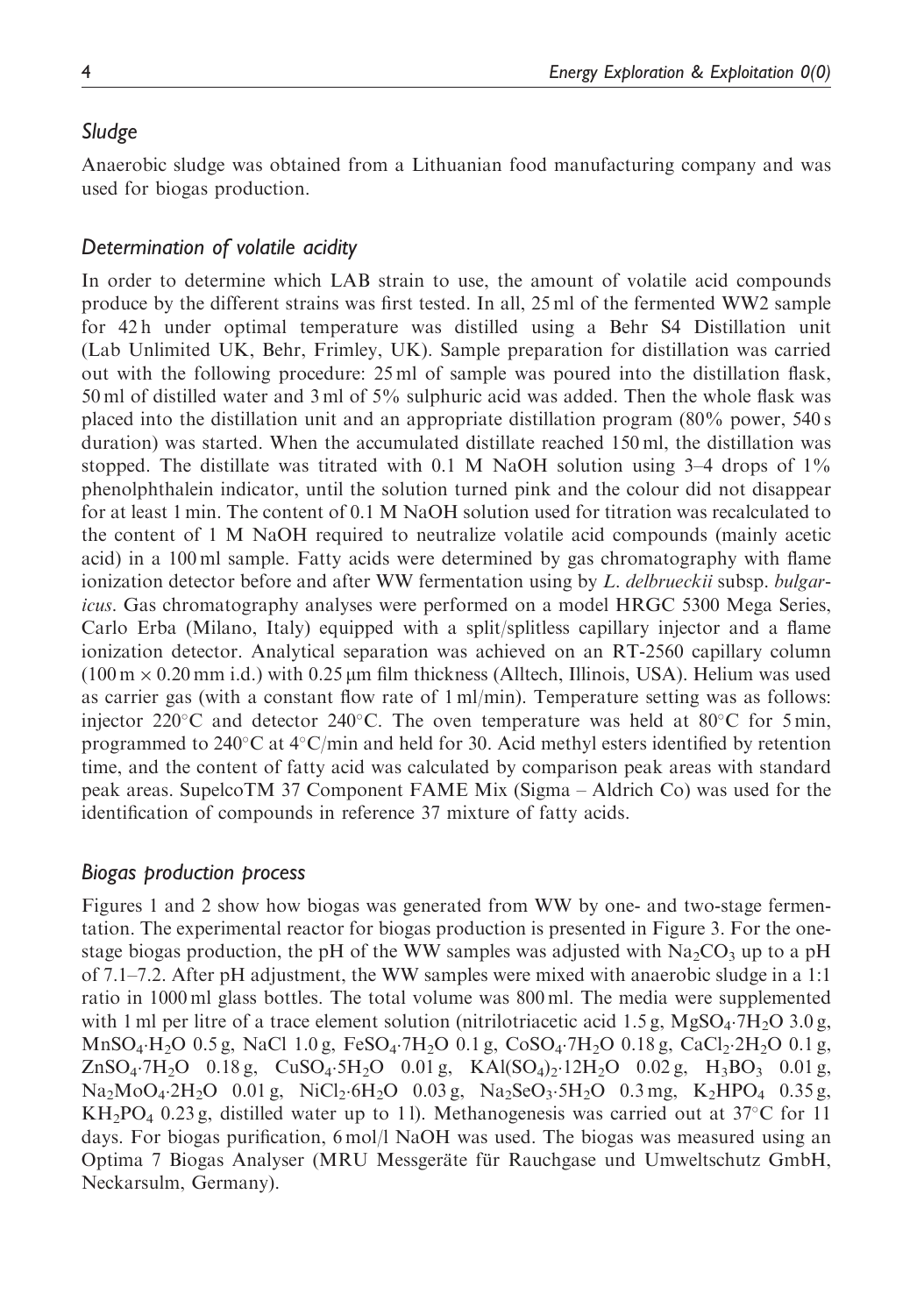

Figure 1. The scheme of one-stage (acetogenesis) protocol of methane production applied in the work.



Figure 2. The scheme of two-stage (acetogenesis and methanogenesis) protocol of methane production applied in the work.

For the two-stage fermentation, first 2% of L. delbrueckii subsp. bulgaricus (propagated in MRS media) suspension was used to ferment WW at  $42^{\circ}$ C temperature for 24 h. After 24 h of fermentation with LAB, the pH values of the samples were adjusted with  $Na_2CO_3$  up to a pH of 7.1–7.2. One millilitre per litre of trace element solution was added to the solution as described above.

# Chemical oxygen demand (COD) and biochemical oxygen demand (BOD) analysis

The COD and BOD of the WW samples after acetogenesis and after methanogenesis were measured utilizing the Standard Methods for the Examination of Water and Wastewater (Maiti, 2004).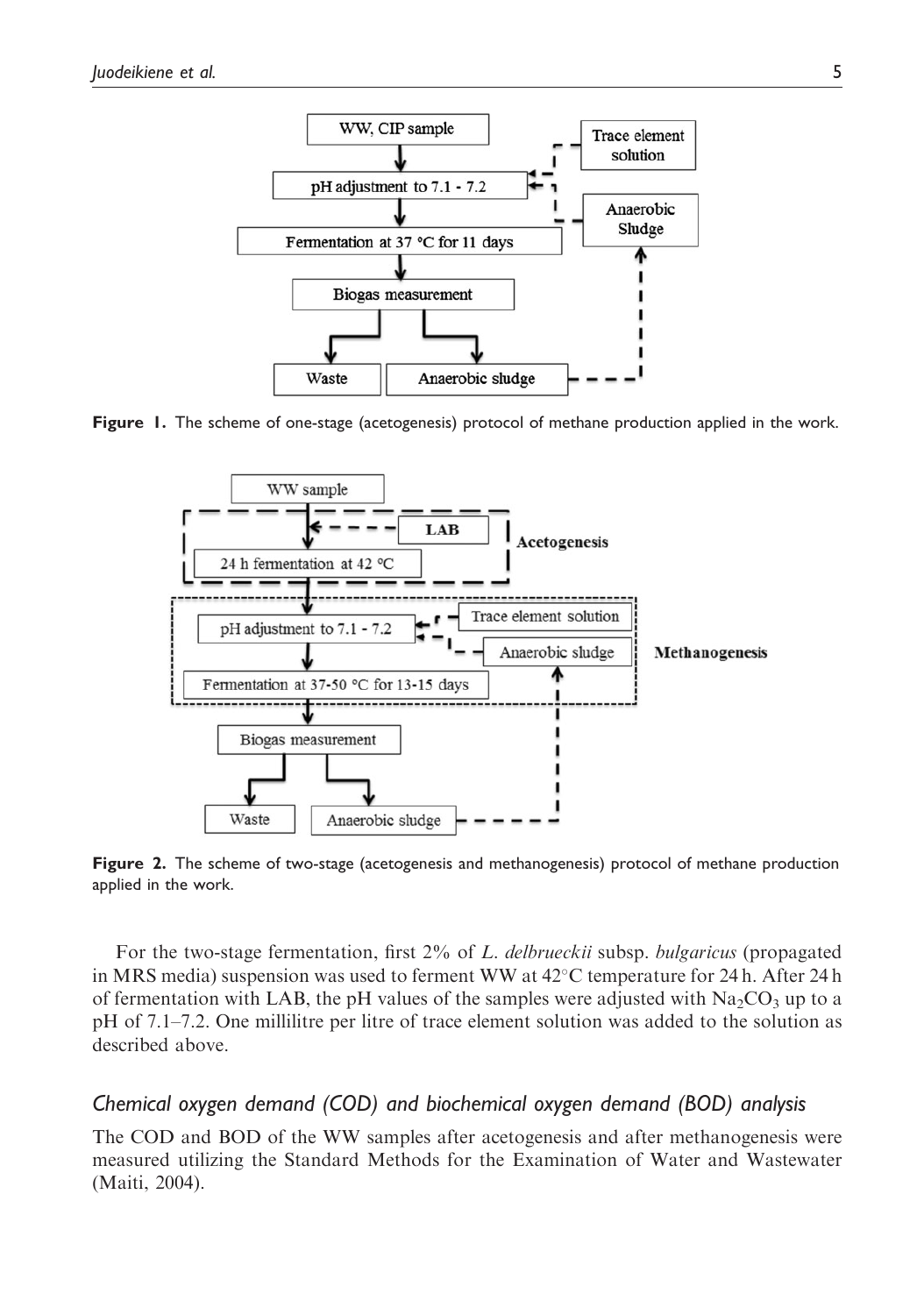

Figure 3. Scheme of the experimental set-up used for anaerobic digestion of WW ( $A =$  substrate; B = water bath; C = saturated sodium hydroxide solution; D = gas analyser).

| <b>Metabolite</b> | WW2 relative<br>content $(g)$ | WW3 relative<br>content $(g)$ | WW4 relative<br>content $(g)$ |  |
|-------------------|-------------------------------|-------------------------------|-------------------------------|--|
|                   |                               |                               |                               |  |
| Lactose           | 100                           | 100                           | 100                           |  |
| Lactate           | 23.04                         | 63.66                         | 62.69                         |  |
| Citrate           | 5.73                          | 6.97                          | 6.71                          |  |
| Acetate           | 0.45                          | 3.03                          | 3.22                          |  |
| Propionate        | 0.13                          | 0.60                          | 0.62                          |  |
| Succinate         | 0.23                          | 0.38                          | 0.42                          |  |
| <b>Butyrate</b>   | 0.52                          | 1.26                          | 1.26                          |  |
| Ethanol           | 0.14                          | 0.43                          | 0.42                          |  |

Table 1. Relative content of the main metabolites in the WW samples.

The data were normalised to the lactose content in each sample.

#### Statistical analysis

Statistical data analysis was performed using a Microsoft Excel spreadsheet and the statistical program for Windows (SPSS Ver.16.0). Means were compared using one-way analysis of variance. The significance level was set to  $P < 0.05$ .

# Results and discussion

# NMR analysis of the dairy WW samples

The WW2, WW3 and WW4 samples were analysed by NMR in order to assess the metabolic composition of the samples (Table 1). In Figure 4, the spectrum of the WW3 sample is shown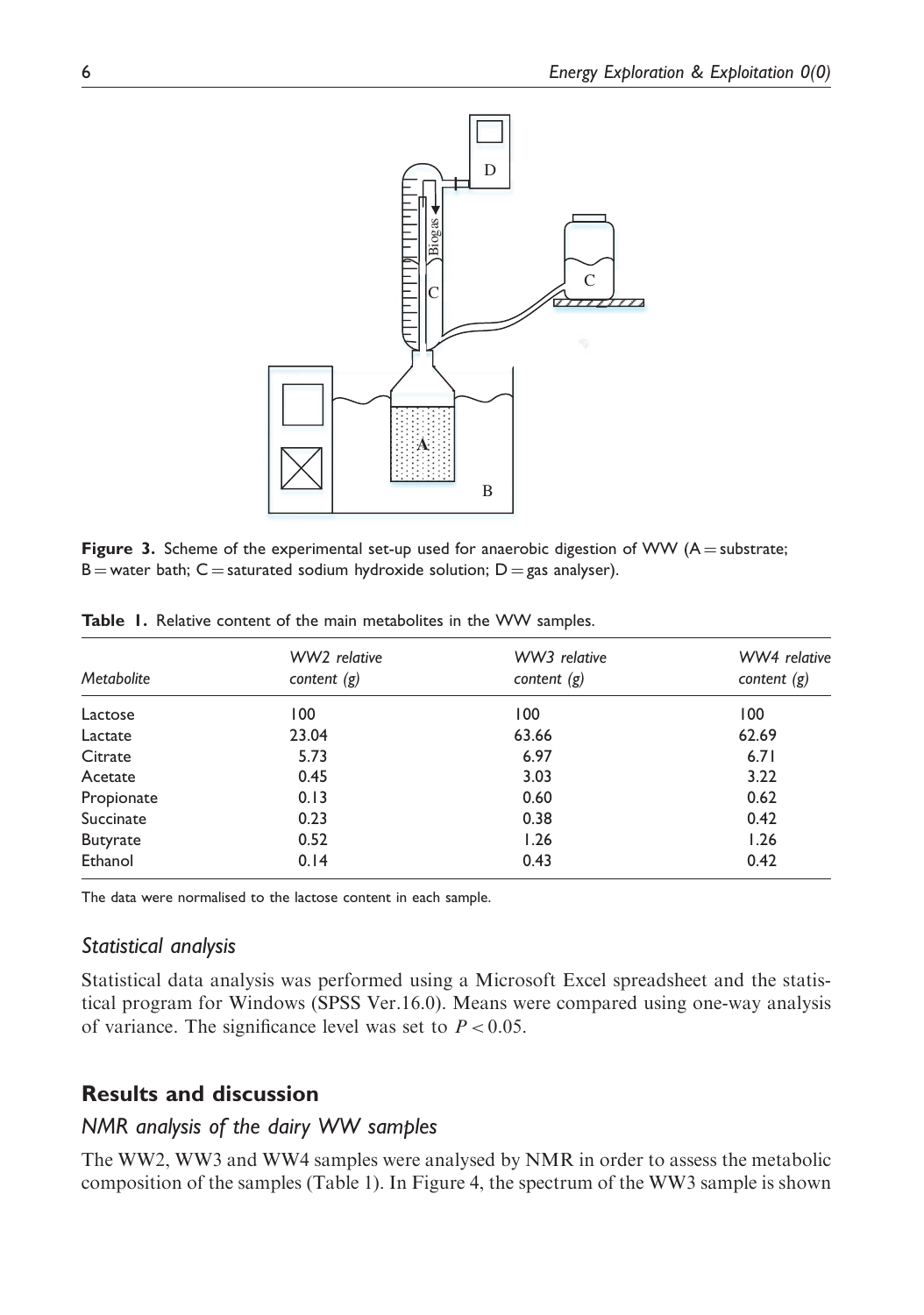![](_page_6_Figure_1.jpeg)

Figure 4. In all, 600 MHz 300 K ID<sup>I</sup>H NMR spectrum of the WW3 sample. The assigned metabolites are as follows:  $1 -$  butyrate;  $2 -$  leucine;  $3 -$  valine;  $4 -$  isoleucine;  $5 -$  propionate;  $6 - 1,2$ -propanediol; 7 – ethanol; 8 – 2,3-butanediol; 9 – lactate; 10 – alanine; 11 – acetate; 12 – proline; 13 – citrate; 14 – creatine; 15 – choline; 16 – carnitine; 17 – lactose; 18 – formate.

as an example. The main metabolites in the analysed samples were lactose, lactic, acetic and citric acid. Other compounds found were amino acids (leucine, valine, proline), alcohols (1,2 propanediol, 2,3-butanediol, ethanol), organic acids (formic, succinic and butyric acids) and trimethylalkylammonium compounds (betaine and carnitine). The presence of these metabolites in the samples makes WW a good source of important bio-refinery relevant compounds and at the same time, a huge environmental pollutant. According to literature, dairy effluents contain soluble organics and suspended solids, the degradation of which promotes release of gases, odour, imparts colour or turbidity and promotes eutrophication (Rao and Datta, 1978).

## Characteristics of the dairy WW samples

The chemical characteristics of the dairy WW samples are presented in Table 2. The pH values of the WW samples varied in a wide range between 4.54 and 11.76. This depends on the varying product output of the dairy per day resulting in different WW compositions. The pH values of two of the tested WW samples were slightly acidic (4.4 and 4.5). Therefore, these WW were not suitable for methanogenesis before pH adjustment. The results are in accordance with other studies as those found that dairy WW are rich in fats, lactose, detergents, casein, inorganic salts and other nutrients needed for bacteria growth (Kolhe et al.,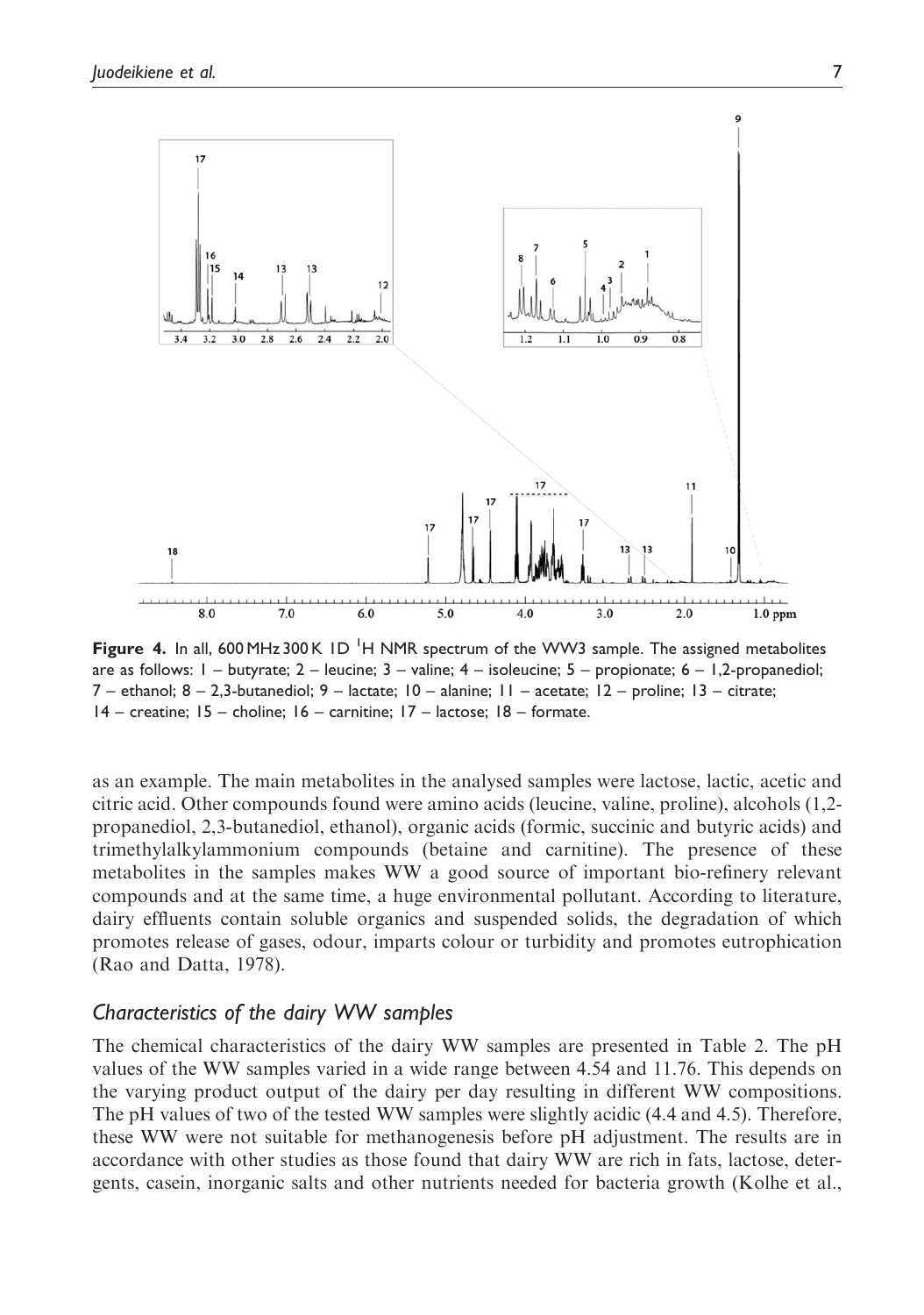|                             | Wastewater samples |                 |      |        |  |
|-----------------------------|--------------------|-----------------|------|--------|--|
| Characteristics             | <b>WWI</b>         | WW <sub>2</sub> | WW3  | WW4    |  |
| Total dry matter, %         | 1.96               | 2.32            | 0.49 | 0.26   |  |
| Soluble dry matter, %       | 1.56               | 2.3             | 0.14 | 0.26   |  |
| Protein content, %          | n.d.               | 0.25            | 0.17 | 0.07   |  |
| Fat content, %              | n.d.               | 0.12            | 0.00 | 0.17   |  |
| Total carbohydrates, %      | n.d.               | 1.23            | 0.00 | 0      |  |
| Directly reducing sugars, % | n.d.               | 0               | 0.13 | 0      |  |
| pH value                    | 6.77               | 4.40            | 4.54 | I I 76 |  |

Table 2. Characteristics of the dairy wastewater samples.

n.d.: not determined.

![](_page_7_Figure_4.jpeg)

Figure 5. The content of volatile acid compounds produced from WW2 after 24 and 48h of fermentation with LAB (K-control without LAB; Pp10, Pp9, Pp8 – P. pentosaceus strains; Pa7 – P. acidilactici; Ls – L. sakei; L $b - L$ . delbrüeckii spp. bulgaricus).

2009; Singh et al., 2014). According to Passeggi et al. (2009), the pH values of dairy WW varies in the range of 4.7–11, whereas the concentration of suspended solids (SS) varies in the range of 0.024–4.5 g/l. According to Shivsharan et al. (2013), the dairy WWs are basically organic and slightly alkaline in nature when discharged into streams without treatment.

# Ability of LAB to produce volatile acidic compounds

It was determined that the content of volatile acids in the WW samples upon fermentation with LAB depends on the fermentation time and the used LAB strains (Figure 5). The highest amount of volatile acidic compounds was produced during 24 h of fermentation with L. delbruecki spp. bulgaricus. The content of volatile acids compounds after fermentation with the other tested LAB was significantly lower. The content of volatile acidic compounds during fermentation with L. delbruecki spp. bulgaricus first increased up to  $8 \text{ g/l}$  after 24 h of fermentation, whereas after 48 h, the content of acidic volatile compounds decreased 2 times. Meanwhile, the content of volatile acidic compounds during WW fermentation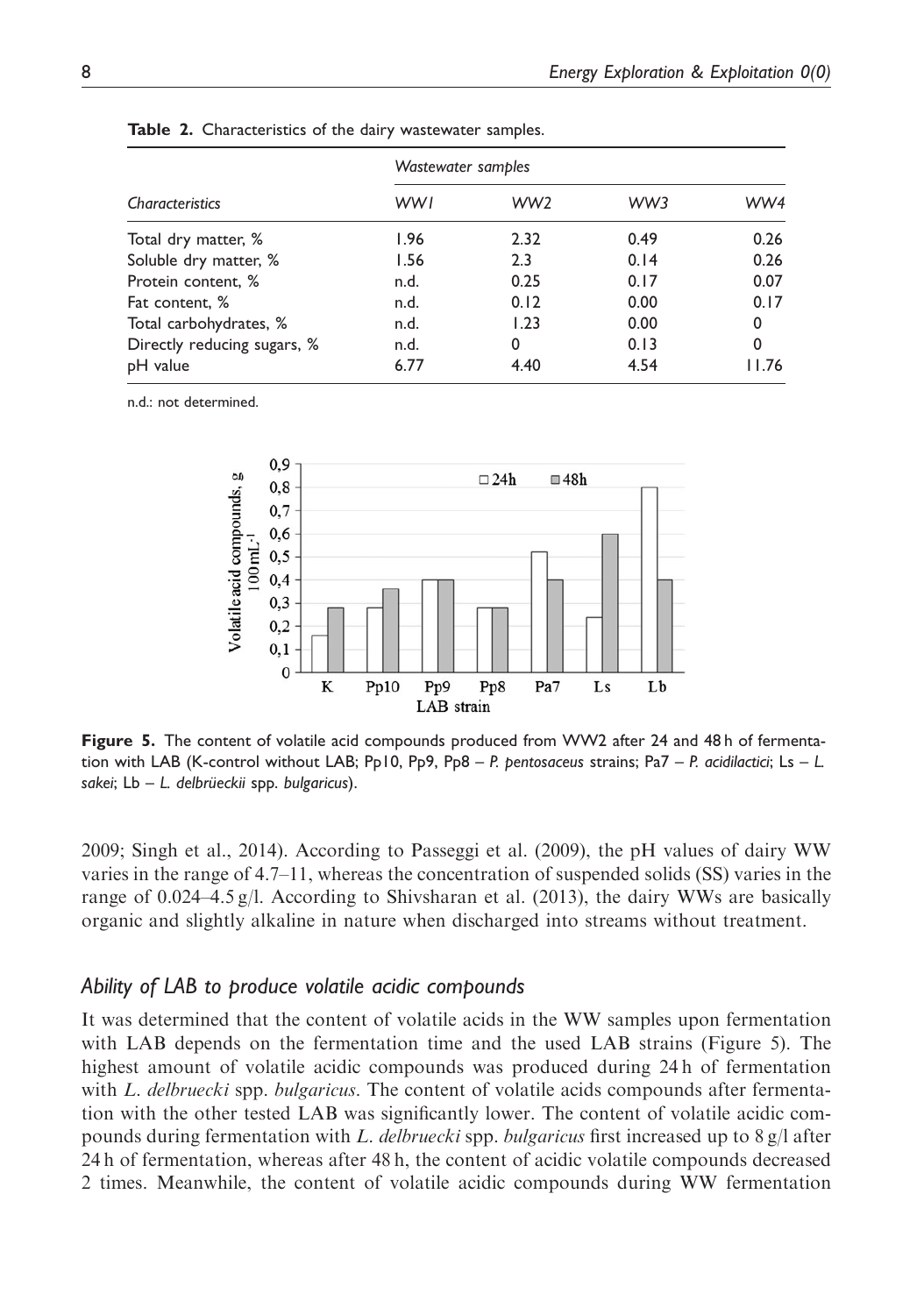without starter cultures was the lowest after 24 h with 1.6 and 2.8  $g/l$  after 48 h. This suggests the suitability of L. delbruecki spp. bulgaricus for the acetogenesis processes. Therefore, for further experiments, L. delbruecki spp. bulgaricus was used for the WW acidification process. L. delbruecki spp. bulgaricus are thermophilic, rod shaped, gram positive, non-motile bacteria. Common to this species is the ability to ferment sugar substrates into lactic acid products under anaerobic conditions. An earlier Kafsi et al. (2014) study of the first completely sequenced L. delbruecki ssp. bulgaricus genome revealed the characteristics of a genome in an active phase of rapid evolution, in what appears to be an adaptation to the milk environment. These bacteria are historically distinguished on the basis of their capacity to metabolize different carbohydrates (Weiss et al., 1983). As noted, such properties are restricted to enzyme expression within its genome. L. delbrueckii subsp. bulgaricus can metabolize lactose, glucose, fructose and mannose (Kitazawa et al., 2000).

The results from gas chromatography of free fatty acid methyl esters show that there were changes in quantity of only a few free fatty acid esters after the fermentation process. Linolelaidic acid (C18:2n6t) decreased by a volume fraction of 1.837% and was not present in the sample after fermentation. At the same time, the amount of oleic acid (C18:1n9c) was determined at the volume fraction of 1.876% in the sample of cheese whey permeate after fermentation with L. Bulgaricus, whereas before fermentation, it was not present in the sample (Table 3). This shows that during fermentation of the sample, the double bonds of linolelaidic acid between C12 and C13 underwent a hydrogenation reaction and became more saturated, thus increasing the amount of fatty acids with a higher degree of saturation in the sample after the fermentation. Another notable change in the composition of free fatty acids in the sample was the decrease of arachidonic acid (C20:4n6) from a volume fraction of 0.358% to the volume fraction of 0.035% and an increase of cis-11,14,17-eicosatrienoic acid (C20:3n3) from a volume fraction of 0.016% to the volume fraction of 0.374%. Other changes of free fatty acids by volume percentages of the sample were very small and therefore are not described in more detail. The results of the gas chromatography indicates that the enzymatic activity of fermentation of dairy by-products is very low and it is mostly based on their structural changes (saturation of double bonds) more that it is on shortening the fatty acid chains to produce more short-chained fatty acids, such as acetic acid, required for the production of biogas.

#### Biogas production from WW samples

Figure 6 illustrates the amounts of methane produced upon methanogenesis (one-stage biogas production) and separate acetogenesis and methanogenesis processes (two-stage biogas production). Fermenting using the two-stage process increased the methane production from all dairy WW samples. The highest methane production of 70% and 76% were obtained from the samples WW2 and WW3 upon two-stage biogas production, whereas significantly less methane was produced using the one-stage fermentation protocol (respectively 18% and 38%). WW4 was the sample from which the lowest yield of methane was obtained during the one-stage fermentation (2% one-stage, 37% two-stage). The low methane yield of WW4 could be explained by its initial chemical composition: the lowest available amount of protein, total dry matter, total carbohydrates, directly reducing sugars and a very high pH value (11.76). These results suggest that the composition of WW strongly affects methane production even when the WW is obtained from the same dairy company. The content of methane significantly increased by applying a two-stage fermentation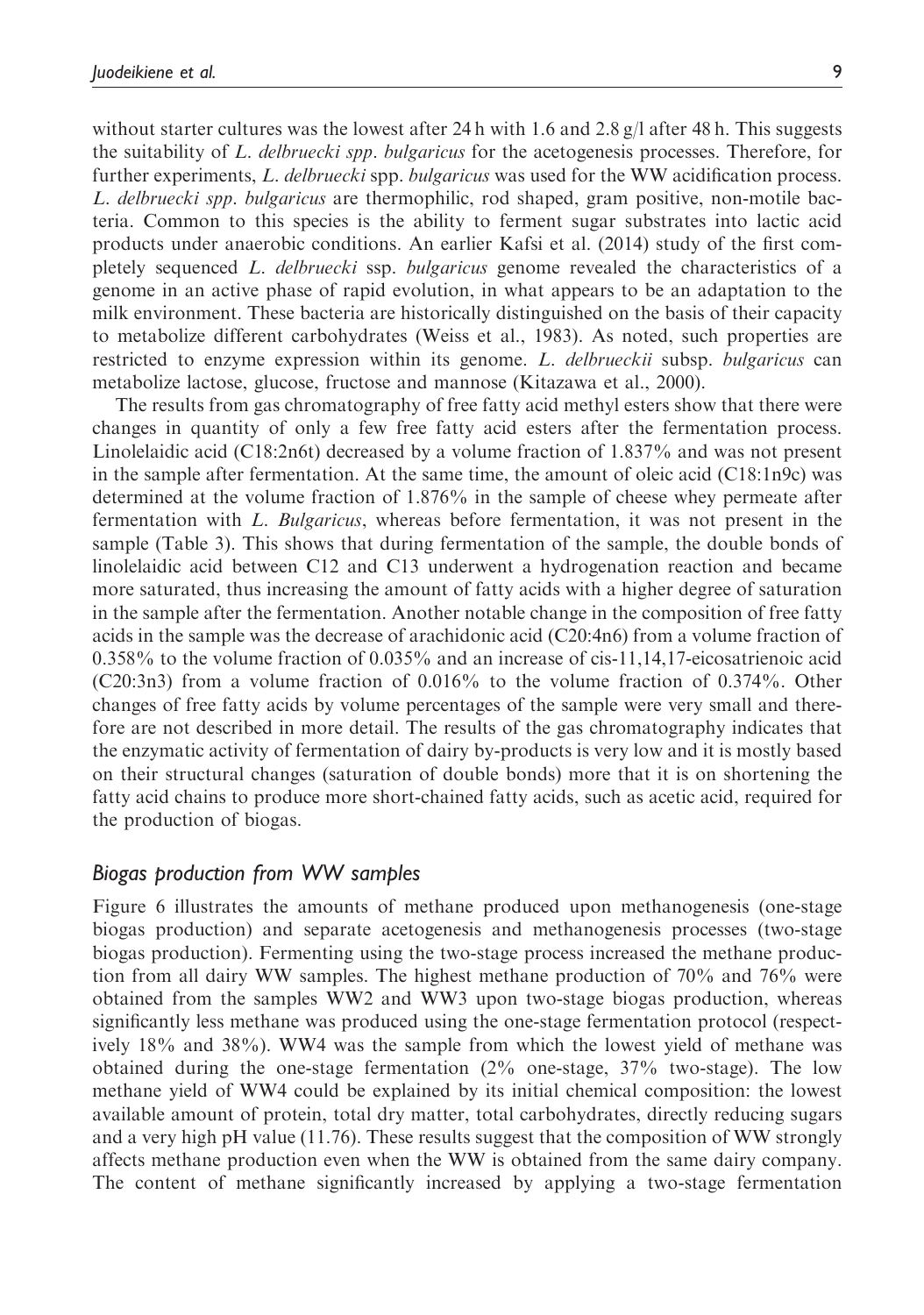|                                                       | Quantity (%)        |                    |  |  |
|-------------------------------------------------------|---------------------|--------------------|--|--|
| Fatty acid methyl ester                               | Before fermentation | After fermentation |  |  |
| Caprylic acid methyl ester                            | 0.005               | 0.003              |  |  |
| Lauric acid methyl ester                              | 0.007               | 0.005              |  |  |
| Myristic acid methyl ester                            | 0.047               | 0.042              |  |  |
| Pentadecanoic acid methyl ester                       | 0.020               | 0.018              |  |  |
| Palmitic acid methyl ester                            | 4.136               | 3.963              |  |  |
| Palmitoleic acid methyl ester                         | 0.193               | 0.174              |  |  |
| Heptadecanoic acid methyl ester                       | 0.052               | 0.052              |  |  |
| Cis-10-heptadecanoic acid methyl ester                | 0.072               | 0.073              |  |  |
| Stearic acid methyl ester                             | 0.055               | 0.005              |  |  |
| Oleic acid methyl ester                               |                     | 1.876              |  |  |
| Linolelaidic acid methyl ester                        | 1.837               |                    |  |  |
| Linoleic acid methyl ester                            | 63.001              | 63.116             |  |  |
| Arachidic acid methyl ester                           |                     | 0.071              |  |  |
| Gamma-linolenic acid                                  | 19.187              | 19.061             |  |  |
| Cis-11-eicosenoic acid methyl ester                   |                     | 0.006              |  |  |
| Linolenic acid methyl ester                           | 0.243               | 0.242              |  |  |
| Heneicosanoic acid methyl ester                       |                     | 1.716              |  |  |
| Cis-11, 14-eicosadienoic acid methyl ester            | 9.169               | 7.436              |  |  |
| Behenic acid methyl ester                             | 0.088               | 0.096              |  |  |
| Cis-8, II, I4-eicosatrienoic acid methyl ester        | 0.312               | 0.329              |  |  |
| Cis-8, 14, 17-eicosatrienoic acid methyl ester        | 0.016               | 0.374              |  |  |
| Arachidonic acid methyl ester                         | 0.358               | 0.035              |  |  |
| Tricosanoic acid methyl ester                         | 0.019               | 0.039              |  |  |
| Cis-13,16-docosadienoic acid methyl ester             | 0.033               |                    |  |  |
| Lignoseric acid methyl ester                          | 0.014               | 0.016              |  |  |
| Cis-5,8,11,14,17-eicosapentaenoic acid methyl ester   | 0.127               | 0.137              |  |  |
| Cis-4,7,10,13,16,19-docosahexaenoic acid methyl ester | 0.129               | 0.139              |  |  |

Table 3. Percentages of fatty acids in pasteurized cheese whey permeate before and after fermentation.

![](_page_9_Figure_3.jpeg)

Figure 6. The content of biogas under one- and two-stage methane production (after 11 days, at  $37^{\circ}$ C, alkaline cleaning) from different WW.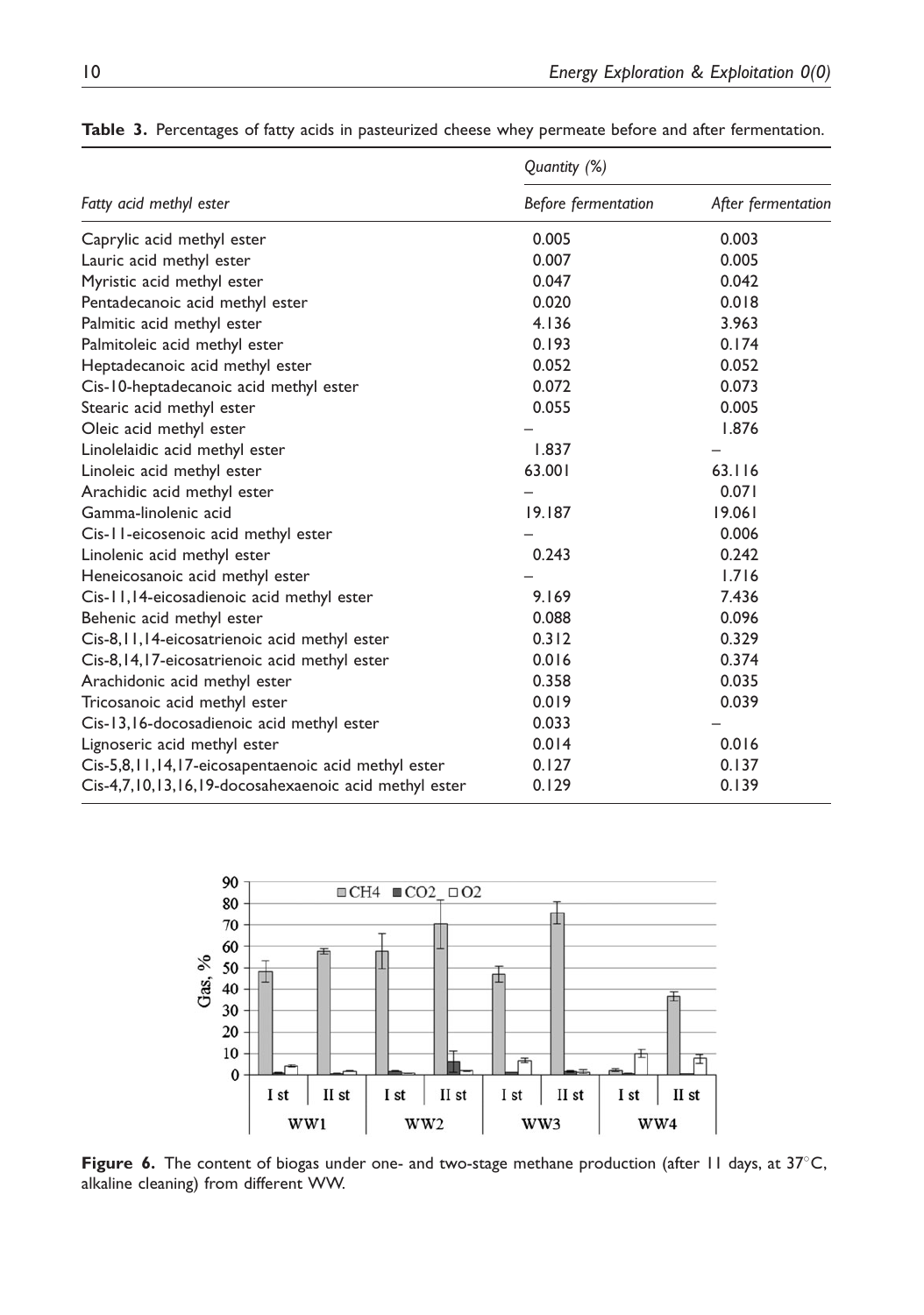![](_page_10_Figure_1.jpeg)

Figure 7. The content of H<sub>2</sub>S under one- and two-stage methane production (after 11 days, at 37°C, alkaline cleaning) from different WW.

protocol to WW samples containing higher amount of protein and total dry matter. This could be explained that LAB during acidogenesis increase the amount of volatile acid compounds (Figure 5) that has the potential to increase the formation of a higher content of methane.

The content of carbon dioxide varied from 0.73% to 6.19% after 11 days of biogas production, whereas the content of  $O_2$  varied from 0.9% to 10% (see Figure 6). The lowest values were detected after a two-stage fermentation procedure. This indicates that a two-stage system is especially suitable for treating dairy WW containing high amounts of organic compounds, as it can improve the stability and efficiency of the process. The separation of the acetogenesis and methanogenesis processes into two separate stages increases the substrate hydrolysis efficiency. The two-stage process also allows to better control the pH, concentrations of acids and nutrients, temperature and organic load rates. All these parameters, if let uncontrolled, may lead to an inhibition of the methanogens used for biogas production (Appels et al., 2008; Parawira et al., 2005). Moreover, Appels et al. (2008) and Demirel et al. (2005) have shown that separating these steps increases the amount of initial sugars converted into volatile fatty acids, compared to the single-stage system. Our study suggests that a two-stage fermentation with Lactobacillus delbrueckii subsp. bulgaricus has the potential to be utilised for the production of biogas and is to be preferred to the one-stage process.

#### Methane impurity

The most common impurity in methane production is  $H_2S$ . The content of  $H_2S$  in biogas from the WW samples varied from 0 to 252.5 ppm. The concentration was found to depend upon the WW sample utilised and the fermentation protocol (one-stage compared to twostages). A significant higher  $H_2S$  content (7 to 252.5 ppm (0.0012 to 0.0330% of total biogas content)) was detected after the two-stage protocol compared to the one-stage fermentation (0 to 49 ppm (up to 0.008% of total biogas content)) (see Figure 7); moreover, much less biogas was generally produced during the one-stage reaction. This trend might be explained by the fact that higher amounts of volatile acid compounds may lead to hydrogen sulphide formation. Similar data were reported by Chambers and Potter (2002) who noted that the H2S in biogas can range between 50–10,000 ppm depending on the feed material composition. Truong and Abatzoglou (2005) reported that the  $H_2S$  levels range between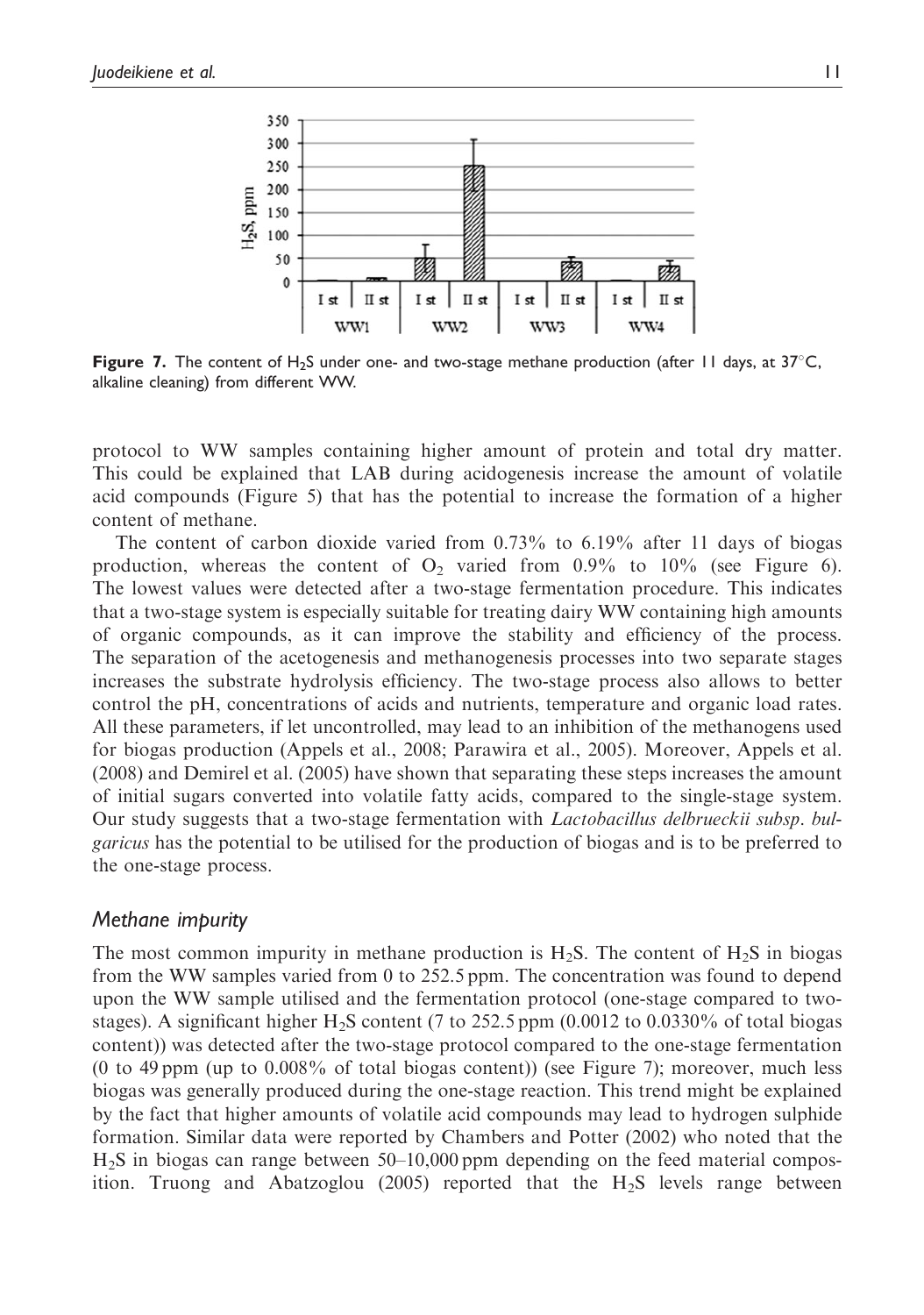![](_page_11_Figure_1.jpeg)

Figure 8. The purity of biogas from the WW samples using one and two-stages of biogas production (after  $11$  days, at  $37^{\circ}$ C, alkaline cleaning).

Table 4. COD and BOD values of WW before and after treatment.

|                                             | $COD$ (g/l)                       |                                   |                                  | $BOD$ (g/l)                   |                                   |                                                                                                                                                               |                                  |                               |
|---------------------------------------------|-----------------------------------|-----------------------------------|----------------------------------|-------------------------------|-----------------------------------|---------------------------------------------------------------------------------------------------------------------------------------------------------------|----------------------------------|-------------------------------|
|                                             | Not                               | After                             | After                            | After                         | Not                               | After<br>Sample pre-treated acetogenesis two-stage <sup>a</sup> one-stage <sup>b</sup> pre-treated acetogenesis two-stage <sup>a</sup> one-stage <sup>b</sup> | After                            | After                         |
| <b>WWI</b><br>WW <sub>2</sub><br>WW3<br>WW4 | 4.317<br>22.847<br>8.996<br>0.774 | 5.033<br>20.477<br>9.092<br>1.692 | 0.295<br>0.688<br>1.157<br>0.199 | n.d.<br>0.134<br>n.d.<br>n.d. | 2.830<br>13.700<br>5.840<br>0.722 | 3.800<br>13.100<br>6.940<br>1.580                                                                                                                             | 0.051<br>0.300<br>0.810<br>0.031 | n.d.<br>0.015<br>n.d.<br>n.d. |

<sup>a</sup>After acetogenesis and methanogenesis.

<sup>b</sup>After methanogenesis.

n.d.: not determined.

200–5000 ppm in biogas from municipal facilities and over 30,000 ppm from industrial WW treatments. These authors also report that impurities, such as ammonia and sulphur compounds, may have an inhibitory effect on the AD process leading to a lower yield of methane (Truong and Abatzoglou, 2005).

The second most common gas obtained during methane  $(CH_4)$  production is carbon dioxide (CO<sub>2</sub>). The composition of the biogas (CH<sub>4</sub> and CO<sub>2</sub>) obtained within this study is presented in Figure 8. Sample WW1 produced the highest content of  $CH_4$  98.0% and 98.7% under one- and two-stage protocols, respectively. A similar CH4 content was obtained from the WW3 sample with, respectively, 97.2% and 97.8%. From the WW2 sample,  $96.9\%$  and  $91.9\%$  of methane was obtained, whereas the CH<sub>4</sub> content of WW4 was significantly higher after the two-stage (98.0%) biogas production in comparison with the one-stage process  $(75.8\%)$ . The results show that  $CO<sub>2</sub>$  content mainly depend on WW type.

# The influence of WWs fermentation on sludge BOD and COD values

The COD and BOD of not pre-treated WW samples and samples obtained after one- and two-stage fermentation are presented in Table 4. Unprocessed WW2 had significantly higher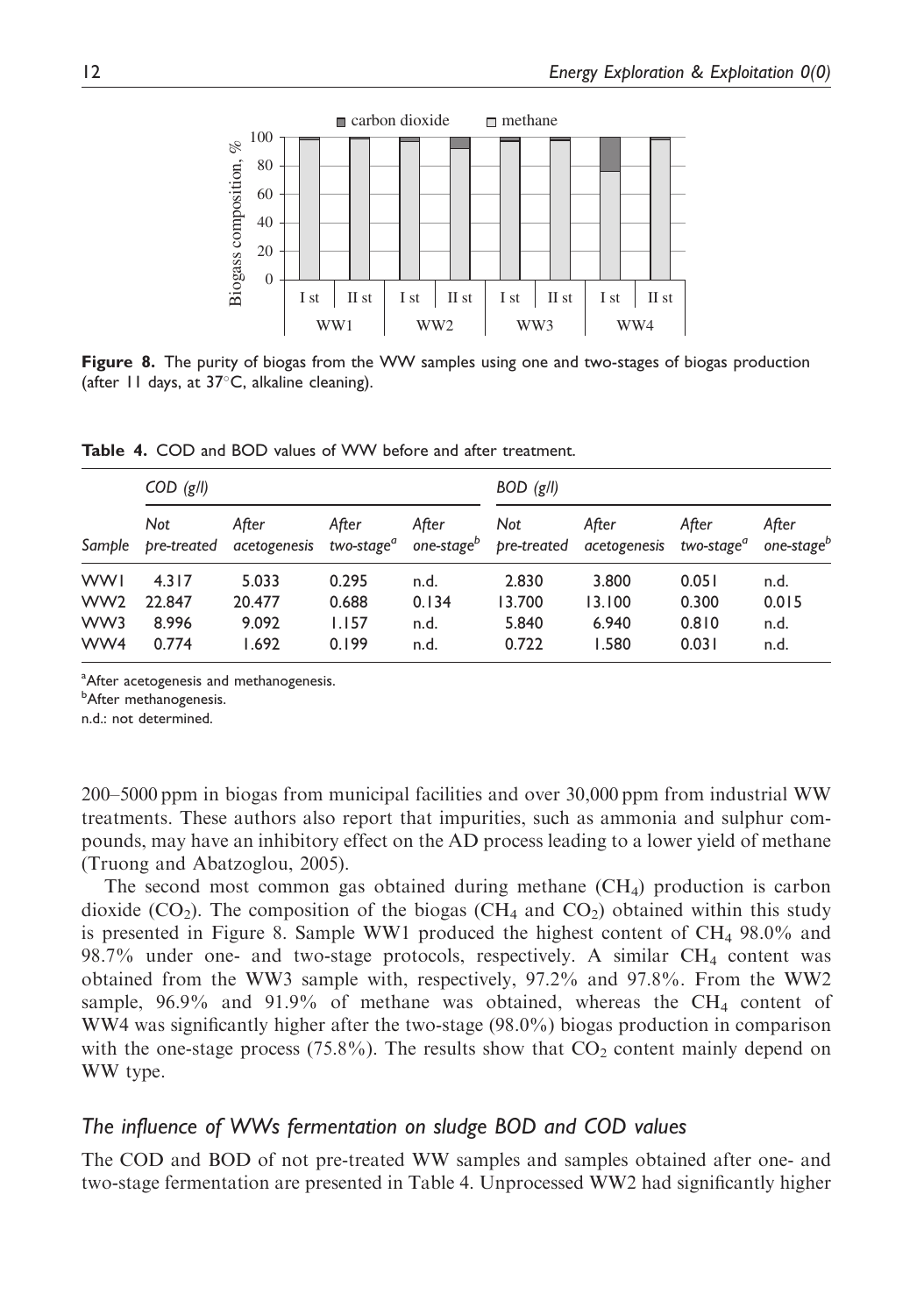BOD (13.7 g/l) and COD (22.847 g/l) values compared to the other samples. These values were significantly lowered when WW2 was fermented using the two-stage protocol (COD 97.0% and BOD 97.8%), and even further decreased upon the application of the one-stage procedure (COD 99.9% and BOD 99.4%). Nevertheless, two-stage procedure is still to be recommended, as it increased the biogas yield (Figure 6). Similar trends of COD and BOD reduction were observed with the other WW samples (see Table 4). In the literature, COD and BOD of dairy WW were found to depend on the type of dairy products and varied in a wide range from 1.4 to 90 g/l and from 0.8 to 60 g/l (Shete and Shinkar, 2013). The residues of substances that increase total COD are milk, cream or whey (Wildbrett, 1998). Considerable reduction of COD and BOD has also been reported by Das and Santra (2010), and Gaikwad et al. (2014) from WW processed with bacterial isolates. Other researchers reported that the application of microorganisms belonging to the geni Ocenobacillus, Halobacillus, Neisseria and Citrobacter for WW treatment may decrease the COD and BOD (Chatterjee and Pugaht, 2013; Cosa and Okoh, 2014; Guillen-Jimenez et al., 2000). This article was the first one to publish data about the effect of *Lactobacillus del*brueckii subsp. bulgaricus or any LAB species on WW treatment.

# **Conclusions**

- (1) Dairy WW is a good source of important bio-refinery relevant compounds such as lactose, lactic, acetic and citric acid. Other compounds present within the samples are amino acids, alcohols, organic acids and trimethylalkylammonium compounds.
- (2) Out of the studied strains, Lactobacillus delbrueckii subsp. bulgaricus produces the highest levels of volatile acidic compounds and is therefore most suited for processing dairy WWs.
- (3) The efficiency of the methanogenesis process and the biogas yield is significantly affected by the fermentation protocol and the WW sample utilised.
- (4) The separation of acetogenesis and methanogenesis in a two-stage process is preferable, as it increases methane content.
- (5) The pre-treatment of dairy WWs with anaerobic sludge for 11 days effectively decreases the COD and BOD of 99.9% and 99.4%, respectively.
- (6) The content of  $H_2S$  in biogas from the WW samples varied from 0 to 252.5 ppm and is dependent on the fermentation protocol and the WW sample utilised.

# Declaration of conflicting interests

The author(s) declared no potential conflicts of interest with respect to the research, authorship, and/or publication of this article.

# Funding

The author(s) disclosed receipt of the following financial support for the research, authorship, and/or publication of this article: This work has received funding from the European Union's Seventh Framework Programme for research, technological development and demonstration (Grant Agreement Number 613589, SUSMILK).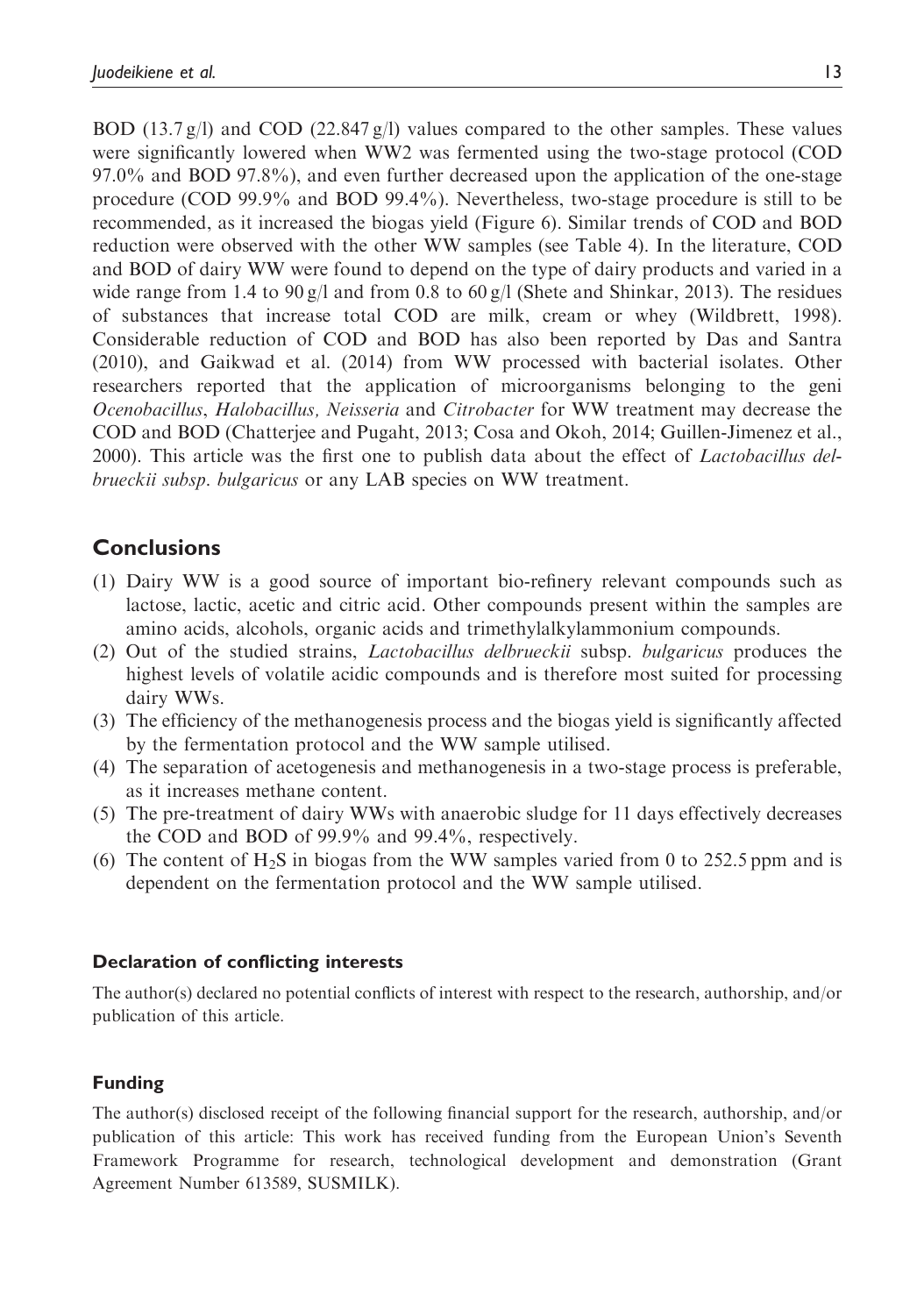#### **References**

- Association of Official Analytical Chemists (AOAC) International (2000a) Official Methods of Analysis of Association of Official Analytical Chemists. Arlington, Virginia, USA, method 992.23.
- American Association of Cereal Chemists (AACC) International (2000b) Approved methods of the AACC, 10th ed. American Association of Cereal Chemists, St. Paul, MN, USA.
- Appels L, Baeyens J, Degrève J, et al. (2008) Principles and potential of the anaerobic digestion of waste-activated sludge. Progress in Energy and Combustion Science 34: 755–781.
- Belyea RL, Williams JE, Gieseka L, et al. (1990) Evaluation of dairy waste water solids as a feed ingredient. Journal of Dairy Science 73: 1864–1871.
- Bennama R, Fernandez M, Ladero V, et al. (2012) Isolation of an exopolysaccharide-producing Streptococcus thermophilus from Algerian raw cow milk. European Food Research and Technology 234: 119–125. [Bennama et al., 2012; Björnsson et al., 2001].
- Björnsson L, Murto M, Jantsch TG, et al. (2001) Evaluation of new methods for the monitoring of alkalinity, dissolved hydrogen and the microbial community in anaerobic digestion. Water Research 35: 2833–2840.
- Britz TJ, Van Schalkwyk C and Hung Y (2006) Treatment of dairy processing wastewaters. In: Waste Treatment on the Food Processing Industry. Broken Sound Parkway, NW: CRC Press, Taylor & Francis Group, pp.1–28.
- Chambers AK and Potter I (2002) Gas utilization from sewage waste, carbon and energy management. Alberta Research Council, Canada.
- Chatterjee S and Pugaht P (2013) Assessment of physico-chemical parameters of dairy wastewater and isolation and characterization of bacterial strains in terms of COD reduction. International Journal of Environmental Science and Technology 2: 395–400.
- Cintas LM, Casaus MP, Herranz C, et al. (2001) Review: Bacteriocins of lactic acid bacteria. Food Science and Technology International 7: 281–305.
- Cosa S and Okoh A (2014) Bioflocculant production by a consortium of two bacterial species and its potential application in industrial wastewater and river water treatment. Polish Journal of Environmental Studies 23: 689–696.
- Das S and Santra SC (2010) Simultaneous biomass production and mixed-origin wastewater treatment by five environmental isolates of Cyanobacteria. Biologija 56: 9–13.
- Demirel B, Yenigun O and Onay TT (2005) Anaerobic treatment of dairy wastewaters: a review. Process Biochemistry 40: 2583–2595.
- Gaikwad GL, Wate SR, Ramteke DS, et al. (2014) Development of microbial consortia for the effective treatment of complex wastewater. Journal of Bioremediation & Biodegradation 5: 227.
- Gavala HN, Kopsinis H, Skiadas K, et al. (1999) Treatment of dairy wastewater using an upflow anaerobic sludge blanket reactor. Journal of Agricultural Engineering Research 73: 59–63.
- Gendebien A, Davis B, Hobson J, et al. (2010) Summary Report 1. Assessment of Existing Knowledge. In: Environmental, economic and social impact of the use of sewage sludge on land. Milieu Ltd, Belgium, p. 1–51.
- Guillen-Jimenez E, Alvarez-Mateos P, Romero-Guzman F, et al. (2000) Bio-mineralization of organic matter in dairy wastewater, as affected by pH. The evolution of ammonium and phosphates. Water Research 34: 1215–1224.
- Hoehn E, Gasser F, Guggenbühl B, et al. (2003) Efficacy of instrumental measurements for determination of minimum requirements of firmness, soluble solids, and acidity of several apple varieties in comparison to consumer expectations. Postharvest Biology and Technology 27: 27–37.
- Kafsi HE, Binesse J, Loux V, et al. (2014) Lactobacillus delbrueckii ssp. lactis and ssp. bulgaricus: a chronicle of evolution in action. BMC Genomics 15: 407.
- Kitazawa H, Yasuyuki I, Uemura J, et al. (2000) Augmentation of macrophage functions by an extracellular phophopolysaccharide from Lactobacillus delbrueckii ssp. bulgaricus. Food Microbiology 17: 109–118.